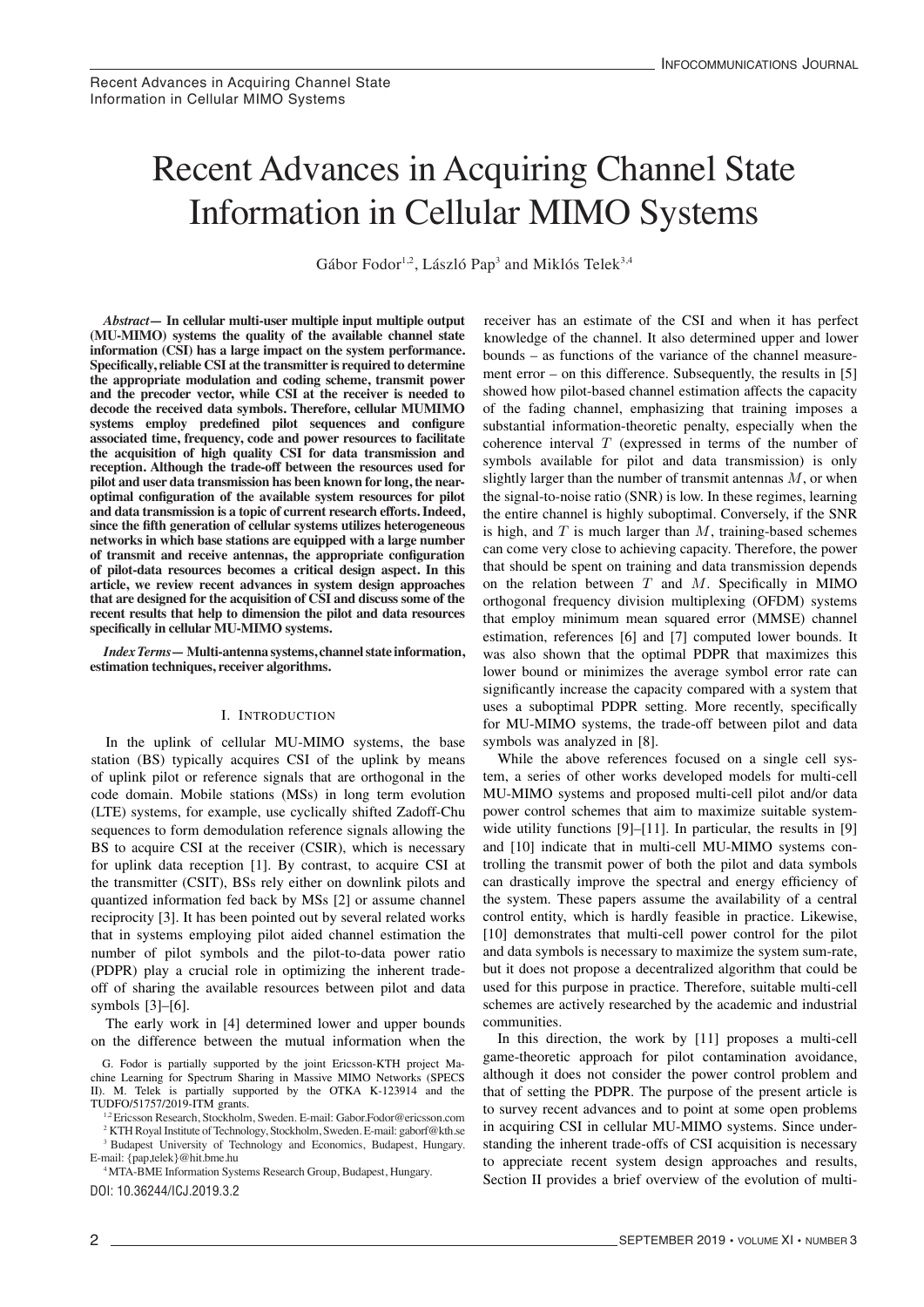antenna systems specifically in cellular networks. Next, Section III describes the two fundamental inherent trade-offs associated with CSI acquisition (related to the number of pilot symbols and the applied pilot power respectively). Section IV surveys recent papers related to CSI at the transmitter acquisition, that is of fundamental importance for downlink transmissions. Section V discusses advancements in CSI acquisition at the receiver, that is important for uplink reception and downlink transmission when reciprocity between the uplink and downlink channels holds. Reference signal design and channel estimation are discussed in Section VI. Next, Section VII provides an overview of recent papers that develop decentralized schemes that ease the burden on the base station by involving the mobile stations in the power control, resource allocation and channel estimation tasks. Finally, Section VIII discusses recent advances in mmWave systems, that are promising candidates for accommodating large scale MIMO systems and for taking advantage of underutilized spectrum resources. Section IX offers concluding remarks and provides an outlook on CSI acquisition in future cellular systems.

# II. THE EVOLUTION OF MULTI-ANTENNA SYSTEMS: FROM SINGLE USER TO MASSIVE MULTI-USER MULTIPLE INPUT MULTIPLE OUTPUT SYSTEMS

Conventional communication systems equipped with a single transmit antenna and a single receive antenna are called single input single output (SISO) communication systems (Figure 1, upper left). This intuitively clear terminology explicitly refers to a signal model that involves the convolution of the complex impulse response of the wireless channel (typically represented as a random variable  $h$ ) and the single input  $x$  to model the single output  $y$ :

$$
y = h \star x + n,\tag{1}
$$

where  $n$  is complex baseband additive white Gaussian noise (AWGN). The above equation is for a single realization of the complex single output  $y$  [12].

The value of multiple antenna systems as a means to improve communications, including improving the overall system capacity and transmission reliability, was recognized in the early ages of wireless communications. Specifically, adaptive transmit or receive beamforming by means of employing multiple antennas either at the transmitter or the receiver roots back to classic papers that appeared in the 1960s and 1970s [13]–[15]. In particular, Widrow *et al.* described a least mean square (LMS) adaptive antenna array, which is a technique to adaptively determine the weights that are derived from the received signal to minimize the mean squared error (MSE) between the received signal and a reference (pilot) signal [13], [15]. Applebaum proposed a multiple antenna array structure that adaptively suppresses sidelobe energy when the desired signal's angle of arrival (AoA) is known, such as in a radar system.

Starting from the 1980's, there has been a renewed and increased interest in employing multiple antenna techniques in commercial systems, particularly mobile and cellular systems, where multipath and unintentional interference from simultaneously served users were the main concern [16]. However, it was

2

Recent Advances in Acquiring Channel State Information in Cellular MIMO Systems



Figure 1. The evolution of multiple antenna systems from single cell single input single output transmissions to cooperative network multiple input multiple output transmissions.

not until the cost of digital signal processing was dramatically reduced and commercial wireless systems matured in the late 1990s that adaptive beamforming became commercially feasible, and large scale industrial interest has started to take off.

While traditional SISO systems exploit time- or frequencydomain processing and decoding of the transmitted and received data [17], [18], the use of additional antenna elements at the cellular BS or user equipment (UE) side opens up the extra spatial dimension to signal precoding and detection. Depending on the availability of multiple antennas at the transmitter and the receiver, such techniques are classified as Single Input Multiple Output (SIMO), Multiple Input Single Output (MISO) or MIMO (Figure 1, upper middle and upper right). Specifically, space-time and space-frequency processing methods in SIMO, MISO and MIMO systems make use of the spatial dimension with the aim of improving the link's performance in terms of error rate, data rate or spectral and energy efficiency [15].

In the context of cellular networks, for example, in the scenario of a multi-antenna enabled BS communicating with a single antenna UE, the uplink (UL) and downlink (DL) are referred to as SIMO and MISO respectively. When a multi-antenna terminal is involved, a full MIMO link may be obtained, although the term MIMO is sometimes also used in a collective sense including SIMO and MISO as special cases.

A MIMO system, in which the transmitter and receiver are equipped with  $M$  and  $N$  antennas respectively, is conveniently characterized by the multi-dimensional version of (1) as follows:

$$
\mathbf{y} = \mathbf{H} \mathbf{x}_{N \times M M \times 1} + \mathbf{m} \in \mathcal{C}^{N \times 1},\tag{2}
$$

where  $x$  and  $y$  represent the complex  $M$  and  $N$  dimensional input and output vectors of the MIMO system respectively and n is complex baseband AWGN vector.

While a point-to-point multiple-antenna link between a BS and a UE is referred to as Single-User Multiple Input Multiple Output (SU-MIMO), MU-MIMO features several UEs communicating simultaneously using the same frequency- and time-domain resources (Figure 1, lower left). By extension, considering a multi-cell system, neighboring BSs sharing their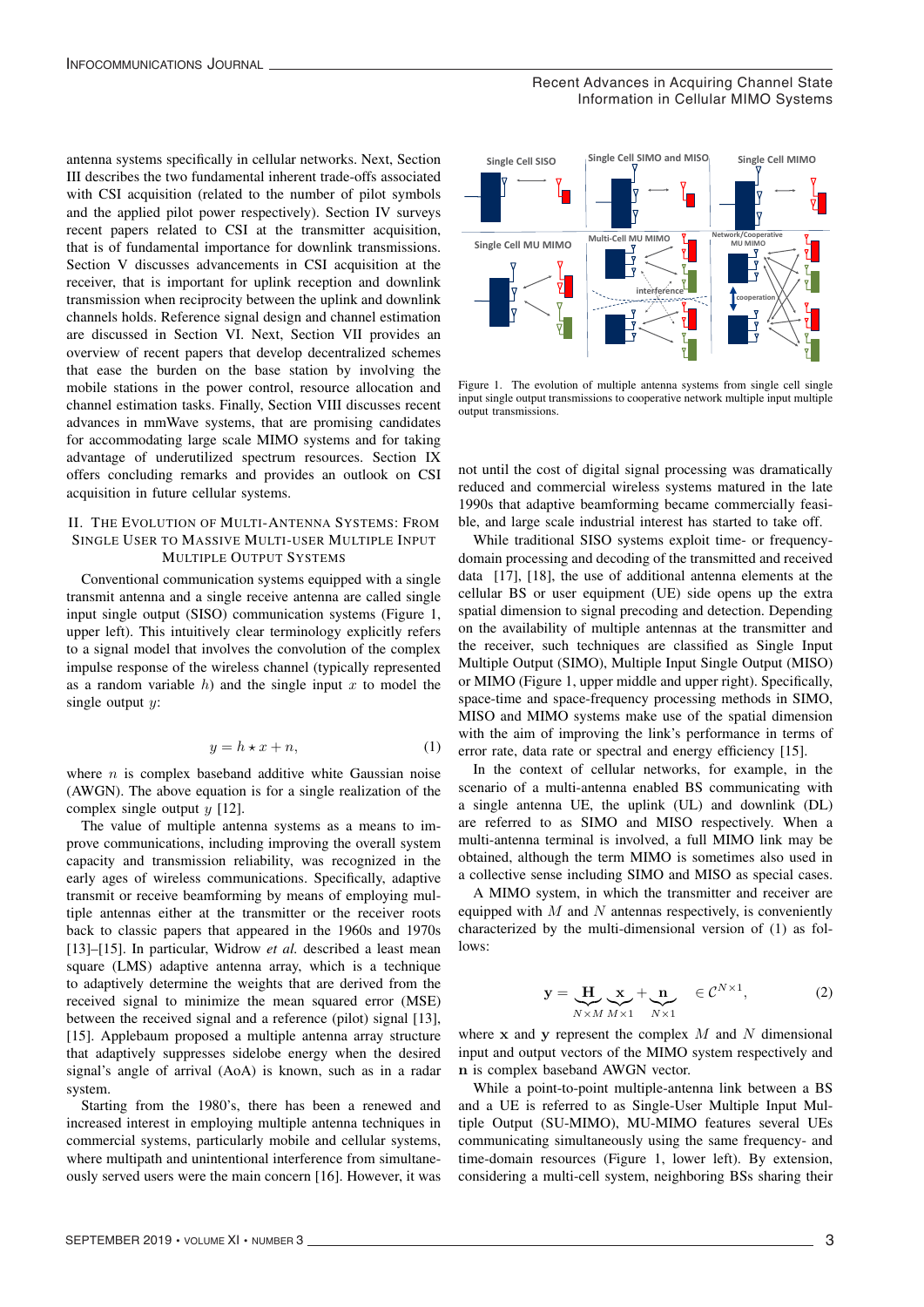antennas and forming a virtual MIMO system to communicate with the same set of UEs in different cells are called cooperative multi-point (CoMP) or network MIMO transmission/reception (Figure 1, lower middle and lower right).

Multiple antenna techniques, as illustrated by Figure 1 offer (the combinations of) three advantages over traditional SISO systems:

- Diversity gain: The diversity gain corresponds to the mitigation of the effect of multipath fading, by means of transmitting and/or receiving over multiple wireless channels created by the multiple antennas on the transmit and/or receive sides of the communication link.
- Array gain: The array gain corresponds to a spatial version of the well-known matched-filter gain achieved by timedomain receivers.
- Spatial multiplexing gain: The spatial multiplexing gain refers to the ability to send multiple data streams in parallel and to separate them on the basis of their spatial signature. The spatial multiplexing gain is a particularly attractive gain of MIMO systems over SISO systems, because MIMO data stream multiplexing does not come at the cost of bandwidth expansion and can therefore yield drastic spectral efficiency gains.

As we shall see, the gains associated with multi-antenna systems strongly depend on the availability of CSI – the matrix  $H$  in (2) – at the transmitter and the receiver, which motivated the research and standardization communities to develop resource efficient techniques that enable the acquisition of CSIT and CSIR. Due to their great impact on the achievable gains, these acquisition techniques form an important part of MIMO systems, as discussed in more detail in the next section.

Due to the advances in digital signal processing, antenna theory and the commercial success of MIMO, and in particular, MU-MIMO systems, the research community has been investigating the characteristics of large scale antenna systems, in which the cellular BS is equipped with a great number of antennas. Indeed, evolving wireless standards are expected to support the deployment of several tens or even hundreds of transmit and receive antennas at infrastructure nodes and over ten transmit and receive antennas at commercial UEs. It is worth noting that in the asymptotic regime of such large scale or massive MIMO systems, it turns out that the lack of accurate CSI is the main cause of performance saturation, besides hardware impairments. Therefore, scalable and resource efficient CSI acquisition techniques have been and continues to be in the focus of the MIMO community ever since the large commercial deployments of such systems have started.

# III. CHANNEL STATE INFORMATION ACQUISITION AND TRANSCEIVER DESIGN: CHALLENGES AND TRADE-OFFS IN MULTI-USER MULTIPLE INPUT MULTIPLE OUTPUT **SYSTEMS**

As noted, the spectral and energy-efficient operation of wireless systems in general, and multiple antenna systems in particular, relies on the acquisition of accurate CSIT and CSIR [19]. The main reasons for this are that (i) transmitters of modern wireless systems adapt the transmitted signal characteristics to the prevailing channel conditions and (ii) the effect

3

of the channel on the transmitted signal must be estimated in order to recover the transmitted information. As long as the receiver accurately estimates how the channel modifies the transmitted signal, it can recover the signal from the impacts of the wireless channel. In practice, pilot signal-based data-aided techniques are used not only due to their superior performance in fast fading environments, but also due to their cost efficiency and inter-operability in commercial systems. Consequently, channel estimation methods have been studied extensively and a large number of schemes, including blind, data-aided, and decision-directed non-blind techniques, have been evaluated and proposed in the literature [20]–[22].

As the number of antennas at the BS and the simultaneously served users grow large, it is desirable to have pilot based schemes that are scalable in terms of the required pilot symbols and provide high quality CSI for UL data detection and DL precoding. To this end, MU-MIMO systems employing a large number of antennas typically rely on channel reciprocity and employ uplink pilots to acquire CSI at BSs. Although solutions for non-reciprocal systems (such as systems operating in frequency division duplexing (FDD) mode) are available [23], it is generally assumed that massive MIMO systems can advantageously operate in time division duplexing (TDD) mode exploiting channel reciprocity [3], [24].

Pilot reuse generally causes contamination of the channel estimates, which is known as pilot contamination (PC) or pilot pollution. As there are a large number of channels to be estimated in MU-MIMO and massive MIMO systems, accurate CSI acquisition scaling with the number of BS antennas becomes a significant challenge due to the potentially limited number of pilots available. Indeed, PC limits the performance gains of non-cooperative MU-MIMO systems [3], [25]. Specifically, PC is known to cause a saturation effect in the signal-tointerference-plus-noise ratio (SINR) as the number of BS antennas increases to a very large value. This is in contrast to the PC exempt scenario where the SINR increases almost linearly with the number of antennas [25]. It is therefore clear that the trade-offs associated with the resources used for pilot signals and those reserved for data transmission is a key design aspect of modern wireless communication systems.

Although pilot-based CSI acquisition is advantageous in fast fading environments, its inherent trade-offs must be taken into account when designing channel estimation techniques for various purposes. These purposes include demodulation, precoding or beamforming, spatial multiplexing and other channeldependent algorithms such as frequency selective scheduling or adaptive modulation and coding scheme (MCS) selection [6]– [8]. The inherent trade-offs between allocating resources to pilot and data symbols include the following, as illustrated in Figure 2:

- Increasing the power, time, or frequency resources to pilot signals improves the quality of the channel estimate, but leaves fewer resources for uplink or downlink data transmission [6]–[8].
- Constructing long pilot sequences (for example, employing orthogonal symbol sequences such as those based on the well-known Zadoff-Chu sequences in LTE systems) helps to avoid tight pilot reuse in multi-cell systems), helps to reduce or avoid inter-cell pilot interference. This is because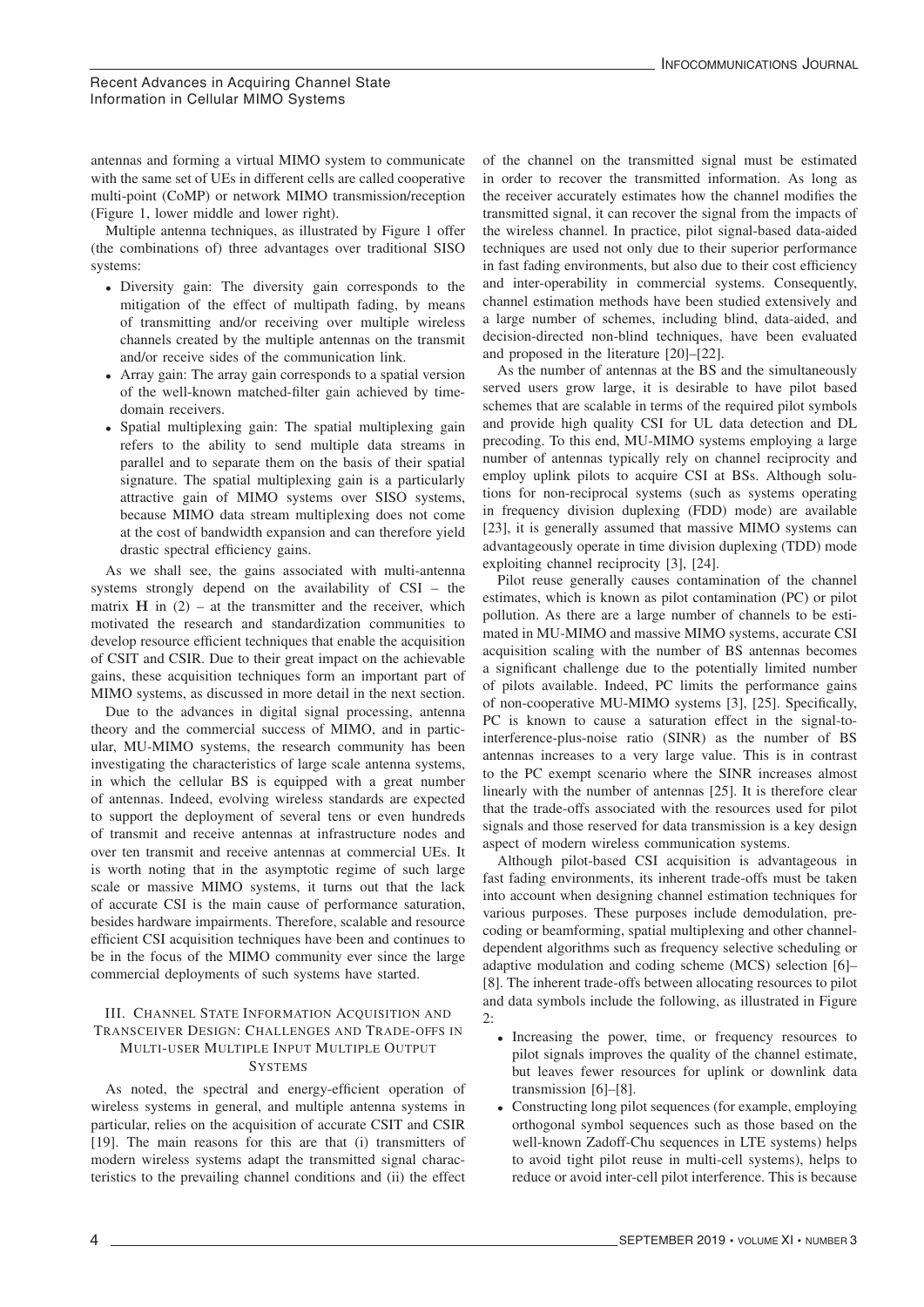

Figure 2. Trade-offs associated with channel estimation, reference (pilot) signal design in MU-MIMO systems design in MU-MIMO systems design in MU-MIMO systems

long pilot sequences enable to construct a great number long pilot sequences enable to construct a great number long pilot sequences enable to construct a great number of orthogonal sequences and, consequently, help to avoid of orthogonal sequences and, consequently, help to avoid of orthogonal sequences and, consequently, help to avoid pilot reuse in neighbor cells, and thereby address the root pilot reuse in neighbor cells, and thereby address the root pilot reuse in neighbor cells, and thereby address the root cause of PC. On the other hand, spending a greater number cause of PC. On the other hand, spending a greater number cause of PC. On the other hand, spending a greater number of symbols on pilots increases the pilot overhead and might violate the coherence bandwidth [8], [26]. violate the coherence bandwidth [8], [26]. violate the coherence bandwidth [8], [26].

• Specifically in MU-MIMO systems, increasing the number • Specifically in MU-MIMO systems, increasing the number • Specifically in MU-MIMO systems, increasing the number of orthogonal pilot sequences may increase the number of orthogonal pilot sequences may increase the number of orthogonal pilot sequences may increase the number of spatially multiplexed users at the expense of spending of spatially multiplexed users at the expense of spending of spatially multiplexed users at the expense of spending more symbols when creating the orthogonal sequences [6], more symbols when creating the orthogonal sequences [6], more symbols when creating the orthogonal sequences [6], [7]. [7]. [7].

In particular, increasing the pilot power increases the SNR In particular, increasing the pilot power increases the SNR In particular, increasing the pilot power increases the SNR of the received pilot signal, and thereby improves the quality of channel estimation in terms of the MSE of the channel estimate [27]. Unfortunately, increasing the pilot power may also lead [27]. Unfortunately, increasing the pilot power may also lead [27]. Unfortunately, increasing the pilot power may also lead to the SNR degradation of the data signals, and may exacerbate<br>the data signals, and may exacerbate the PC problem in multi-cell scenarios [9]. In addition to these the PC problem in multi-cell scenarios [9]. In addition to these the PC problem in multi-cell scenarios [9]. In addition to these inherent trade-offs, the arrangement of the pilot symbols in the time, frequency, and spatial domains have been shown to have time, frequency, and spatial domains have been shown to have time, frequency, and spatial domains have been shown to have a significant impact on the performance of MU-MIMO and a significant impact on the performance of MU-MIMO and a significant impact on the performance of MC-MIMO and massive MIMO systems in practice, see for example  $[6]$ ,  $[7]$ ,  $[78]$ [28]. [28]. [28]. inherent trade-offs, the arrangement of the pilot symbols in the

# TECHNIQUES IV. RECENT ADVANCES IN CSIT ACQUISITION

 $T_{\text{eff}}$  and  $T_{\text{eff}}$ plementations have identified the key challenges that must be overcome in order to realize the potential benefits of massive MIMO [29]. One of the real-world challenges is given by the need of accurate CSI at the BS side. In principle, CSI may be obtained through transmitting orthogonal reference signals from each transmit antenna element, and then feeding back the observed spatial channel at the UE to the BS. This approach has the drawback that the reference signal overhead in terms of required CSI grows linearly with the number of transmit antennas. More specifically, CSIT at the transmitter in cellular antennas. More specifically, CSIT at the transmitter in centrial systems employing FDD requires a feedback channel to the systems employing FDD requires a recoback channel to the cellular BS, since reciprocity between the downlink and uplink cendiar BS, since reciprocity between the downlink and uplink<br>channels cannot be assumed. When the number of antennas channels cannot be assumed. When the number of antennas channels cannot be assumed. When the number of antennas deployed at the BS is large, feedback-based CSIT acquisition deployed at the BS is large, feedback-based CSIT acquisition deployed at the BS is large, feedback-based CSIT acquisition is a challenge, because the number of pilot sequences as well is a challenge, because the number of pilot sequences as well<br>as feeding back information about the entire vector channel Recent research results and experiments with practical im-Recent research results and experiments with practical imas feeding back information about the entire vector channel as feeding back information about the entire vector channel



Figure 3. Massive MIMO deployments at the base station can support a large Figure 3. Massive MIMO deployments at the base station can support a large Figure 3. Massive MIMO deployments at the base station can support a large number of (up to several hundred) of possibly cross-polarized antenna elements. When high quality CSI is available at the BS, the system supports single and multi-user transmissions. multi-user transmissions.

multi-user transmissions.<br>increases linearly with the number of antennas. For this reason, massive MU-MIMO systems are expected to be deployed in massive MU-MIMO systems are expected to be deployed in massive MU-MIMO systems are expected to be deployed in TDD systems, although valuable spectrum resources are allo-TDD systems, although valuable spectrum resources are allo-TDD systems, although valuable spectrum resources are allocated to FDD systems. Therefore, CSIT acquisition techniques cated to FDD systems. Therefore, CSIT acquisition techniques cated to FDD systems. Therefore, CSIT acquisition techniques that do not rely on channel reciprocity is of large interest by that do not rely on channel reciprocity is of large interest by that do not rely on channel reciprocity is of large interest by the research and standardization communities. the research and standardization communities. the research and standardization communities.

Indeed, one of the main technical goals of the 5th generation Indeed, one of the main technical goals of the 5th generation Indeed, one of the main technical goals of the 5th generation of cellular systems is to provide a system concept that supports of cellular systems is to provide a system concept that supports of cellular systems is to provide a system concept that supports 1000 times higher system spectral efficiency as compared 1000 times higher system spectral efficiency as compared 1000 times higher system spectral efficiency as compared with current LTE deployments but with a similar cost and energy dissipation per area as in today's cellular systems [30]. energy dissipation per area as in today's cellular systems [30]. energy dissipation per area as in today's cellular systems [30]. Historically, the 3rd Generation Partnership Project (3GPP) Historically, the 3rd Generation Partnership Project (3GPP) Historically, the 3rd Generation Partnership Project (3GPP) standard for the LTE has been designed with MU-MIMO as a standard for the LTE has been designed with MU-MIMO as a standard for the LTE has been designed with MU-MIMO as a goal to increase capacity. To this end, LTE has adopted various MU-MIMO technologies. Specifically, in LTE Release 8, the MU-MIMO technologies. Specifically, in LTE Release 8, the MU-MIMO technologies. Specifically, in LTE Release 8, the downlink transmission supports up to four antenna ports at downlink transmission supports up to four antenna ports at downlink transmission supports up to four antenna ports at the BS. There is an option for performing antenna switching the BS. There is an option for performing antenna switching with up to two transmit antennas. Furthermore, Release 10 with up to two transmit antennas. Furthermore, Release 10 (also known as LTE-Advanced or LTE-A) provides enhanced (also known as LTE-Advanced or LTE-A) provides enhanced (also known as LTE-Advanced or LTE-A) provides enhanced MIMO technologies. A new codebook and feedback design MIMO technologies. A new codebook and feedback design MIMO technologies. A new codebook and feedback design are implemented to support spatial multiplexing with up to are implemented to support spatial multiplexing with up to eight independent spatial streams and enhanced MU-MIMO transmissions. The LTE Release 13 enables high-order MIMO systems with up to 64 antenna ports at the BS, which enables deployments in higher frequencies by supporting high-precision beamforming solution. goal to increase capacity. To this end, LTE has adopted various goal to increase capacity. To this end, LTE has adopted various

In a similar manner, massive or large MIMO systems are considered essential for meeting 5G capacity goals [24]. Massive MIMO systems generally have a large number of antennas at the BS consisting of 100 or more multiple antenna elements with associated large code books and scalable CSI acquisition techniques. An example of massive MIMO at the BS is shown in Figure 3. Clearly, these systems impose much more is shown in Figure 3. Clearly, these systems impose much more is shown in Figure 3. Clearly, these systems impose much more demanding requirements on CSI acquisition, precoding and demanding requirements on CSI acquisition, precoding and demanding requirements on CSI acquisition, precoding and receiver design in terms of scalability than the early release of receiver design in terms of scalability than the early release of receiver design in terms of scalability than the early release of LTE. Therefore, massive MIMO provides a suitable solution for LTE. Therefore, massive MIMO provides a suitable solution for LTE. Therefore, massive MIMO provides a suitable solution for substantially increasing the spectral efficiency and thereby the substantially increasing the spectral efficiency and thereby the capacity for a given spectrum allocation. Massive MU-MIMO equality for a given spectrum allocation. Massive MU-MIMO<br>networks exploit the additional spatial degrees of freedom networks exploit the additional spatial degrees of freedom networks exploit the additional spatial degrees of freedom

4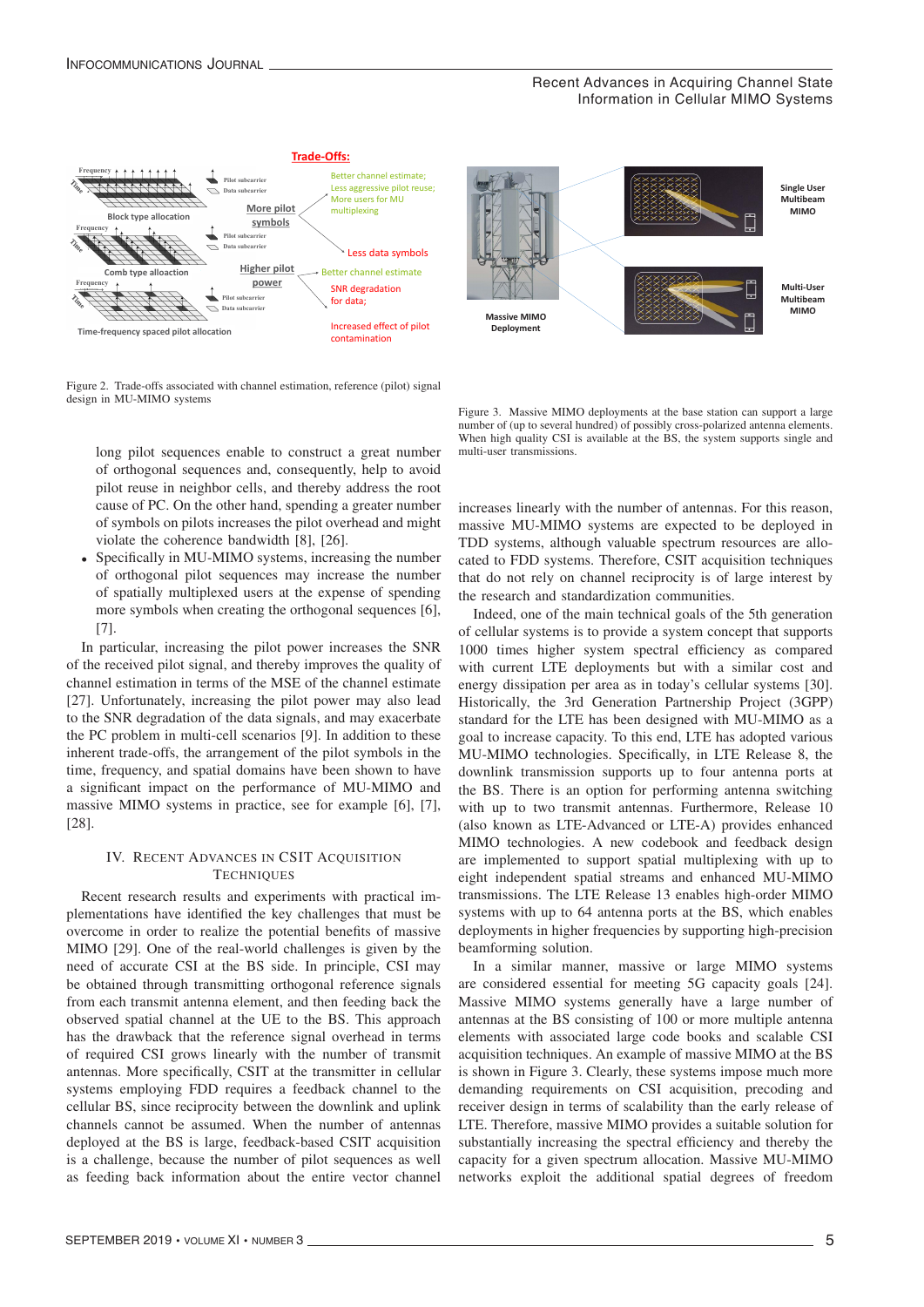(DoF) to spatially multiplex the complex data symbols for several UEs scheduled on the same time-frequency resources in order to focus the radiated energy towards the intended receivers and to minimize the intracell and intercell interference [3], [24], [31].

As mentioned, the original massive MIMO downlink implementation is based on TDD operation, which allows to design near-optimal linear precoders, as CSIT for the downlink channels can be acquired through orthogonal uplink sounding exploiting channel reciprocity [32]. In contrast, in FDD operating mode, acquiring CSIT is more complex, since the channel estimation has to be carried out through downlink reference symbols (RSs) and subsequent uplink feedback. Therefore, in FDD systems, there exists a one-to-one correspondence between RSs and antenna elements. Consequently, in FDD systems, training and feedback overhead are often associated with *unfeasibility* in the massive MIMO regime, where a few resource elements (REs) are left for data transmission [33].

Nevertheless, operating in FDD remains appealing to mobile network operators for several reasons, including i) most radio bands below 6 GHz are paired FDD bands, ii) the BSs have higher transmit power available for RSs than the UEs, and, as pointed out in [33], iii) overall deployment, operation and maintenance costs are reduced as fewer BSs are required in FDD networks. Moreover, as the number of UEs increases, longer orthogonal RSs are needed to avoid the so-called pilot contamination [32] – which increases power consumption at the UEs and the overall resource overhead.

To facilitate CSIT acquisition, in a way that scales well with the increasing number of antennas, the grid of beams (GoB) approach has been proposed in evolving 5G specifications [33], [34]. According to the GoB concept, a set of precoding vectors (that is a set of possible beams) is predefined, and the UEs see low-dimensional virtual *(effective)* channels instead of the actual ones, where the effective channels incorporate the precoding vectors. In particular, one orthogonal RS is allocated to each beam in the GoB codebook. Thus, estimating such effective channels reduces the overhead, as it becomes proportional to the codebook size (the number of possible beams) rather than to the number of antenna elements [35]. Unfortunately, the reduction in training overhead due to coarse granularity of the codebook, typically incurs some performance degradation [36], as the digital precoder for data transmission is based on a reduced channel representation, rather than a perantenna complex channel coefficient.

Another option for CSIT acquisition consists of designing the GoB with a large number of beams, and training a small subset of the available beams, which contains the dominant channel (multi-path) components of those beams [33], [37]. The number of such components depends on several factors, including the frequency band and the radio scattering environment, which are in general beyond the designer's control. Nevertheless, when multi-antenna UEs are deployed, statistical beamforming at the UE side can be exploited to let the UEs excite a suitable channel subspace, with the aim to further reduce the number of relevant components to be estimated [38], [39].

# V. RECENT ADVANCES IN CSIR AND RECIPROCITY-BASED CSIT ACQUISITION TECHNIQUES

In fact, in 5G systems MSs are expected to have multiple antennas. Therefore, in 5G systems, the cost of utilizing reciprocity is that CSI acquisition requires array calibration in order to take the differences in the transmit/receive radio frequency (RF) chains of the different antenna elements at the BS and MS into account. In time varying channels, the delay between training and data transmission also represents an effect that should be further studied. For example, recent results indicate that channel prediction techniques can be used to mitigate this delay which would degrade the performance of massive MIMO systems [30].

In multi-cell and multi-tier cellular networks operating in TDD and utilizing channel reciprocity, reusing the pilot sequences leads to uplink pilot interference, often referred to as pilot contamination [3], [40]. In multi-cell MU-MIMO systems, the pilot-data resource allocation trade-off is intertwined with the management of intercell interference (contamination) both on the pilot and data signals and calls for rethinking the reference signal design of classical systems such as the 3GPP LTE system. Recent works provide valuable insights into the joint design of pilot and data channels in multi-cell massive MU-MIMO systems [41].

Some of the problems related to PDPR setting in MU-MIMO systems have been addressed by [8], [9], [26], [42]–[46]. Reference [8] considers a MU-MIMO scenario with time-division duplex operation, and a coherence interval of  $T$  symbols spent for channel training, channel estimation, and precoder computation for DL transmission. The optimum number of pilot symbols is determined for maximizing the lower bound of the sum-throughput. However, receiver design and the PDPRsetting are out of the scope of that paper. The problem of joint power loading of data and pilot symbols for the purpose of maximizing sum spectral efficiency is addressed in [42], but the impact of PDPR setting at the MU-MIMO receiver is not considered. In contrast, the problem of optimal training period and update interval for maximizing the UL sum-rate is addressed in [44], whereas the receiver structure at the BS is not considered. Reference [26] considers single-user wireless fading channels, and optimizes the pilot overhead. That paper also identifies that the pilot overhead, as well as the spectral efficiency penalty, depends on the square root of the normalized Doppler frequency. More recently, uplink power control and the PDPR-setting problem in MU-MIMO systems have been addressed in references [9], [43], [47], [48], assuming practical (zero-forcing (ZF) and MMSE based) multi-antenna receiver structures. However, the papers mentioned above focus on centralized approaches, and may not scale well in multi-cell multi-user systems in practice. Scalable decentralized schemes with low complexity are appealing for PDPR setting in multicell MU-MIMO systems, and have been proposed in [28], [49]– [51].

# VI. REFERENCE SIGNAL DESIGN AND CHANNEL ESTIMATION IN CELLULAR MIMO SYSTEMS

Due to the importance of CSI acquisition for data transmission and reception, it is natural, that designing reference (pilot)

5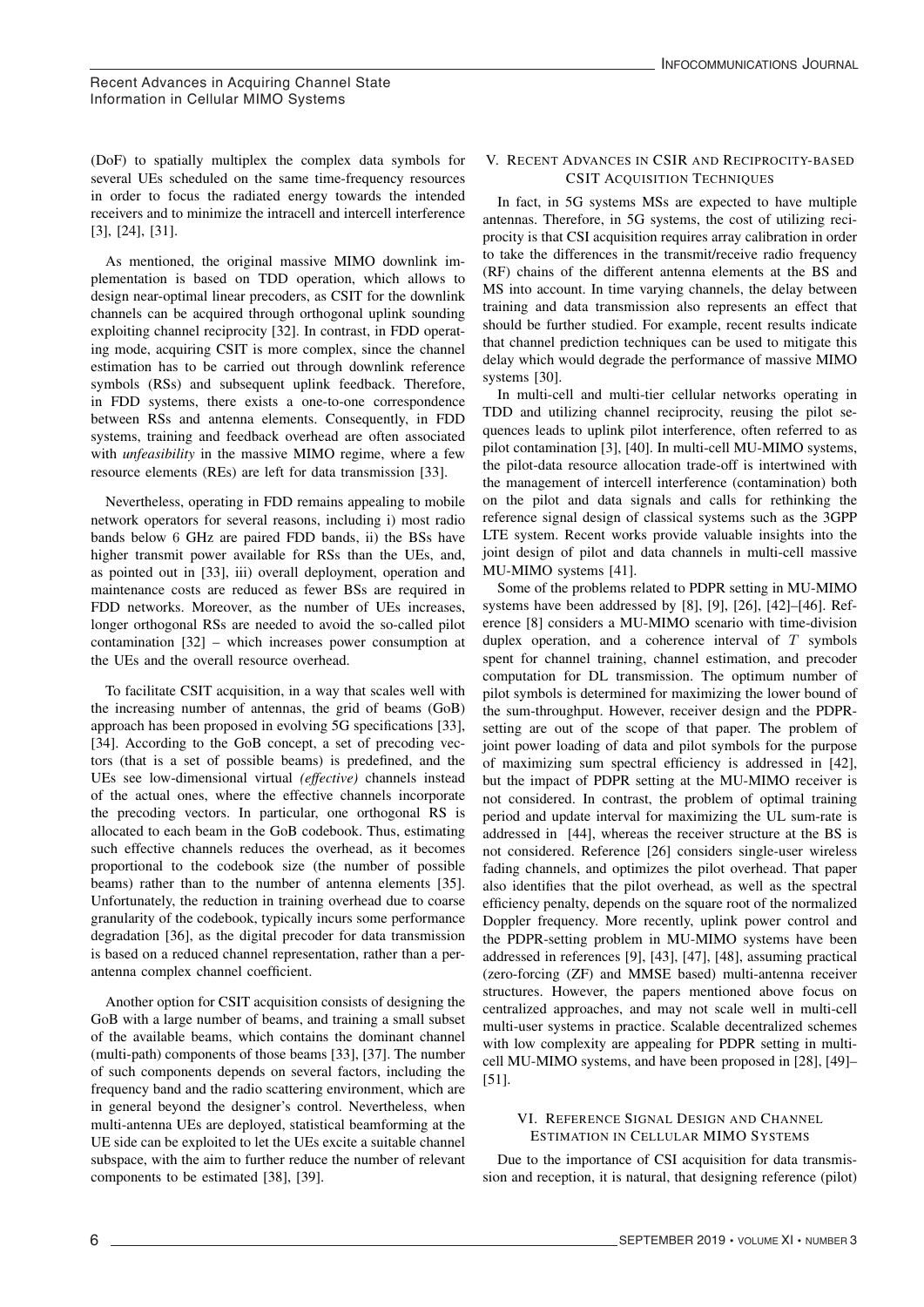signals and employing accurate channel estimation techniques are of particular importance in cellular MIMO systems. The design of the uplink demodulation reference signals (DMRS) specifically in 3GPP Long Term Evolution Advanced (LTE-A) systems is described in [52]. In the LTE uplink, DMRS are used to facilitate channel estimation for the coherent demodulation of the physical uplink shared and control channels. The LTE DMRS occupies specific OFDM symbols within the uplink subframe according to the block type arrangement and supports a large number of user equipment utilizing cyclic extensions of the well known Zadoff-Chu sequences [53]. Because of its importance in practical systems, in this section we elaborate on the interplay between reference signal design and channel estimation in cellular MIMO systems, and refer to related works for further details.

To illustrate the design of reference signals in cellular MIMO systems, let us consider the uplink transmission of a multi-antenna single cell wireless system, in which users are scheduled on orthogonal frequency channels. In cellular MIMO systems, each MS employs an orthogonal pilot sequence, so that no interference between pilots within any given cell is present in the system. (Note that due to pilot reuse across neighbor cells, pilot contamination may still cause pilot interference.) This is a common practice in massive MU-MIMO systems in which a single MS may have a single antenna. The BS estimates the channel h (column vector of dimension  $N_r$ , where  $N_r$  is the number of receive antennas at the BS) by either least squares (LS) or MMSE channel estimation to initialize an MMSE equalizer for uplink data reception. Since we employ orthogonal pilot sequences, the channel estimation process can be assumed independent for each MS within any given cell of the cellular system. Let us consider a time-frequency resource of  $T$  time slots in the channel coherence time, and  $F$  subcarriers in the coherence bandwidth, with a total number of symbols  $\tau = F \cdot T$ . We denote by  $\tau_p$  the number of symbols allocated to pilots, and by  $\tau_d$  the number of symbols allocated to data  $(\tau_p + \tau_d = \tau)$ . Moreover, we consider a transmission power level  $P_p$  and P for each pilot and data symbol, respectively. With this setup, we consider two pilot symbol allocation methods, namely block type and comb type, which we discuss in the following subsections. In practice, both of these schemes, and, in fact, a combination of these are often used to construct uplink and downlink reference signals [52].

#### *A. Block Type Pilot Allocation*

The block type pilot arrangement consists of allocating one or more time slots for pilot transmission, by using all subcarriers in those time slots. This approach is a suitable strategy for slow time-varying channels. Given  $T$  slots, a fraction of  $T_p$  slots are allocated to the pilot and  $T_d = T - T_p$  slots are allocated to the data symbols. Note that a maximum transmission power  $P_{tot}$ is allowed in each time slot, among all  $F$  subcarriers. This power constraint is then identical for both the pilot  $(P_p)$  and data power  $(P)$ , i.e.,

$$
FP_p \le P_{tot} \qquad FP \le P_{tot}.\tag{3}
$$

6

The power cannot be traded between pilot and data, but the *energy* budget can be distributed by tuning the number of time

slots  $T_p$  and  $T_d$ , i.e.,  $\tau_p = FT_p$  and  $\tau_d = FT_d$ .

#### *B. Comb Type Pilot Allocation*

In the comb type pilot arrangement a certain number of subcarriers are allocated to pilot symbols, continuously in time. This approach is a suitable strategy for non-frequency selective channels. Given  $F$  subcarriers in the coherence bandwidth, a fraction of  $F_p$  subcarriers are allocated to the pilot and  $F_d = F - F_p$  subcarriers are allocated to the data symbols.

Each  $\overline{MS}$  transmits at a constant power  $P_{tot}$ , however, the transmission power can be distributed unequally in each subcarrier. In particular, if we consider a transmitted power  $P_p$ for each pilot symbol and  $P$  for each data symbol transmission, the following constraint is enforced:

$$
F_p P_p + F_d P = P_{tot}.\tag{4}
$$

The total number of symbols for pilots is  $\tau_p = T F_p$  and for data is  $\tau_d = TF_d$ . However, with comb type pilot arrangement, the trade-off between pilot and data signals includes the tradeoffs between the number of frequency channels *and* between the transmit power levels, which is an additional degree of freedom compared with the block type arrangement.

#### *C. Channel Estimation*

Let us consider a MS that transmits an orthogonal pilot sequence  $\mathbf{s} = [s_1, ..., s_{\tau_p}]^T$ , where each symbol is scaled as  $|s_i|^2 = 1$ , for  $i = 1, ..., \tau_p$ , and  $^T$ , \*, and  $^H$  denote the transpose, the conjugate and the conjugate transpose, respectively. Thus, the  $N_r \times \tau_p$  matrix of the received pilot signal at the BS from the MS is:

$$
\mathbf{Y}^p = \alpha \sqrt{P_p} \mathbf{h} \mathbf{s}^T + \mathbf{N},\tag{5}
$$

where we assume that h is a circular symmetric complex normal distributed vector of r.v. with mean vector 0 and covariance matrix C (of size  $N_r$ ), denoted as  $h \sim \mathcal{CN}(\mathbf{0}, \mathbf{C})$ ,  $\alpha$ accounts for the propagation loss,  $\mathbf{N} \in \mathbb{C}^{N_r \times \tau_p}$  is the spatially and temporally AWGN with element-wise variance  $\sigma^2$ .

In this paper, we consider two techniques, i.e., the LS and the MMSE channel estimation.

*1) LS Estimation:* Conventional LS estimation relies on correlating the received signal with the known pilot sequence. The BS estimates the channel based on assuming

$$
\hat{\mathbf{h}}_{LS} = \mathbf{h} + \tilde{\mathbf{h}}_{LS} = \frac{1}{\alpha \sqrt{P_p}} \mathbf{Y}^p \mathbf{s}^* (\mathbf{s}^T \mathbf{s}^*)^{-1} = \mathbf{h} + \frac{1}{\alpha \sqrt{P_p} \tau_p} \mathbf{N} \mathbf{s}^*.
$$
\n(6)

Note that  $N s^* = \left[ \sum_{i=1}^{\tau_p} s_i^* n_{i,1}, \dots, \sum_{i=1}^{\tau_p} s_i^* n_{i,N_r} \right]^T$ , then  $\mathbf{N}\,\mathbf{s}^*\sim \mathcal{CN}(\mathbf{0},\tau_p\sigma^2\mathbf{I}_{N_r}).$ 

By considering  $h \sim \mathcal{CN}(\mathbf{0}, \mathbf{C})$ , it follows that the estimated channel  $\hat{h}_{LS}$  is a circular symmetric complex normal distributed vector  $\mathbf{h}_{LS} \sim \mathcal{CN}(\mathbf{0}, \mathbf{R}_{LS})$ , with

$$
\mathbf{R}_{LS} = \mathcal{E}\{\hat{\mathbf{h}}_{LS}\hat{\mathbf{h}}_{LS}^H\} = \mathbf{C} + \frac{\sigma^2}{\alpha^2 P_p \tau_p} \mathbf{I}_{N_r}.
$$
 (7)

The channel estimation error is defined as  $\tilde{\mathbf{h}}_{LS} = \mathbf{h} - \hat{\mathbf{h}}_{LS}$ , so that  $\tilde{\mathbf{h}}_{LS} \sim \mathcal{CN}(\mathbf{0}, \mathbf{W}_{LS})$  with

$$
\mathbf{W}_{LS} = \frac{\sigma^2}{\alpha^2 P_p \tau_p} \mathbf{I}_{N_r}
$$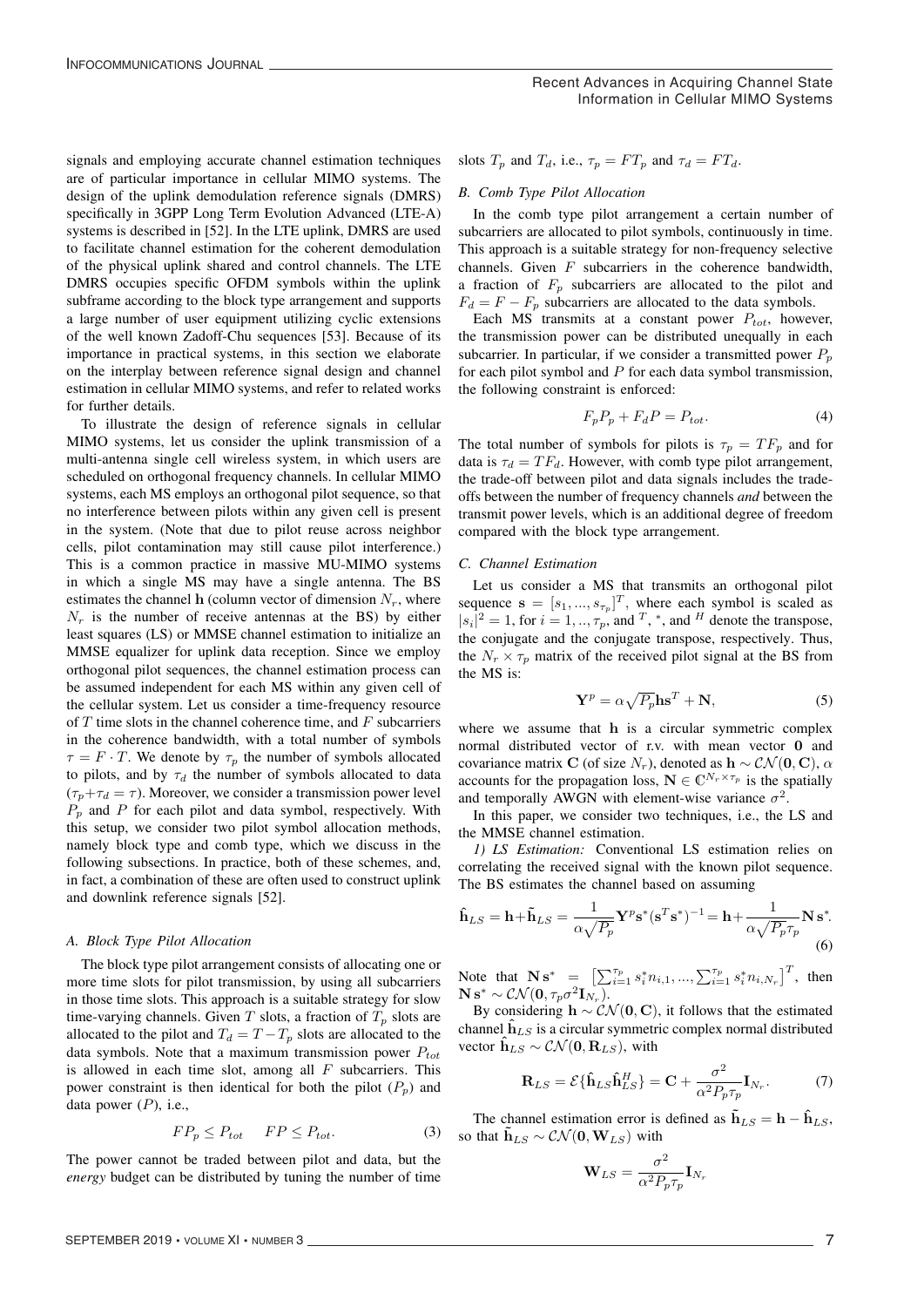$$
\varepsilon_{LS} = \mathcal{E}\{||\tilde{\mathbf{h}}_{LS}||_F^2\} = \text{tr}\left\{\mathbf{W}_{LS}\right\} = \frac{N_r\sigma^2}{\alpha^2 P_p \tau_p},\qquad(8)
$$

where  $\|\cdot\|_F^2$  is the Frobenius norm.

*2) MMSE Estimation:* We define a training matrix  $S = s \otimes$  $\mathbf{I}_{N_r}$  (of size  $\tau_p N_r \times N_r$ ), so that  $\mathbf{S}^H \mathbf{S} = \tau_p \mathbf{I}_{N_r}$ . The  $\tau_p N_r \times 1$ vector of received signal can be conveniently rewritten as

$$
\tilde{\mathbf{Y}}^p = \alpha \sqrt{P_p} \mathbf{S} \mathbf{h} + \tilde{\mathbf{N}},\tag{9}
$$

where  $\tilde{\mathbf{Y}}^p$ ,  $\tilde{\mathbf{N}} \in \mathbb{C}^{\tau_p N_r \times 1}$ . The MMSE equalizer aims at minimizing the MSE between the estimate  $\hat{\mathbf{h}}_{MMSE} = \mathbf{H}\tilde{\mathbf{Y}}^p$ and the actual channel realization h. More precisely,

$$
\mathbf{H} = \arg\min_{\mathbf{H}} \mathcal{E}\{||\mathbf{H}\tilde{\mathbf{Y}}^p - \mathbf{h}||_F^2\}
$$
  
=  $\alpha \sqrt{P_p} (\sigma^2 \mathbf{I}_{N_r} + \alpha^2 P_p \mathbf{C} \mathbf{S}^H \mathbf{S})^{-1} \mathbf{C} \mathbf{S}^H$ ;  $\mathbf{H} \in \mathbb{C}^{N_r \times \tau_p N_r}$ . (10)

The MMSE estimate is then expressed as

$$
\hat{\mathbf{h}}_{MMSE} = \alpha \sqrt{P_p} (\sigma^2 \mathbf{I}_{N_r} + \alpha^2 P_p \tau_p \mathbf{C})^{-1} \mathbf{C} \mathbf{S}^H (\alpha \sqrt{P_p} \mathbf{S} \mathbf{h} + \tilde{\mathbf{N}})
$$
\n
$$
= \left(\frac{\sigma^2}{\alpha^2 P_p \tau_p} \mathbf{I}_{N_r} + \mathbf{C}\right)^{-1} \mathbf{C} \left(\mathbf{h} + \frac{1}{\alpha \sqrt{P_p} \tau_p} \mathbf{S}^H \tilde{\mathbf{N}}\right). \tag{11}
$$

Notice that  $S^H N \sim \mathcal{CN}(\mathbf{0}, \tau_p \sigma^2 \mathbf{I}_{N_p})$ , and therefore the estimated channel  $\hat{h}_{MMSE}$  is also a circular symmetric complex normal distributed vector  $\hat{\mathbf{h}}_{MMSE} \sim \mathcal{CN}(\mathbf{0}, \mathbf{R}_{MMSE})$ , that is

$$
\hat{\mathbf{h}}_{MMSE} = \mathbf{h} + \tilde{\mathbf{h}}_{MMSE},
$$

and

$$
\mathbf{R}_{MMSE} = \mathbf{C}^2 \left( \frac{\sigma^2}{\alpha^2 P_p \tau_p} \mathbf{I}_{N_r} + \mathbf{C} \right)^{-1},\tag{12}
$$

where we considered  $\mathbf{C} = \mathbf{C}^H$  and applied the commutativity of C and  $I_{N_n}$  to substitute

$$
\left(\frac{\sigma^2}{\alpha^2 P_p \tau_p} \mathbf{I}_{N_r} + \mathbf{C}\right)^{-1} \mathbf{C} = \mathbf{C} \left(\frac{\sigma^2}{\alpha^2 P_p \tau_p} \mathbf{I}_{N_r} + \mathbf{C}\right)^{-1}.
$$

The channel estimation error is  $\tilde{\mathbf{h}}_{MMSE} = \mathbf{h} - \hat{\mathbf{h}}_{MMSE}$  so that  $\tilde{\mathbf{h}}_{MMSE} \sim \mathcal{CN}(\mathbf{0}, \mathbf{W}_{MMSE})$  with

$$
\mathbf{W}_{MMSE} = \mathbf{C} \left( \mathbf{I}_{N_r} + \frac{\alpha^2 P_p \tau_p}{\sigma^2} \mathbf{C} \right)^{-1}
$$
(13)

and the estimation MSE simply follows as

$$
\varepsilon_{MMSE} = \text{tr}\left\{ \mathbf{C} \left( \mathbf{I}_{N_r} + \frac{\alpha^2 P_p \tau_p}{\sigma^2} \mathbf{C} \right)^{-1} \right\}.
$$
 (14)

7

Notice that for both LS and MMSE channel estimation, the estimation MSE is a monotonically decreasing function of the pilot energy per antenna  $P_p \tau_p$ . Building on the characteristics of LS and MMSE channel estimation techniques, several research contributions characterize the receiver and the uplink signal  $MSE$  and spectral efficiency based on  $\overline{h}$ , which is computed for LS ( $\hat{h}_{LS}$ ) and MMSE estimation ( $\hat{h}_{MMSE}$ ) [54], [55].

#### INFOCOMMUNICATIONS JOURNAL

### VII. DECENTRALIZED APPROACHES TO CSI ACQUISITION

As the number of antennas and the number of simultaneously served users by a single BS increase, decentralized algorithms for MU-MIMO systems become important, because they help to reduce the required processing power at a single entity such as the cellular base station. Therefore, there is an increasing interest in decentralized optimization schemes for MU-MIMO systems, see for example [28], [49]–[51]. These papers either assume the availability of perfect CSI, or incorporate CSI errors, but do not address the joint optimization of setting the pilot and the data power. A different line of work proposed a game theoretic approach for decentralized power control and resource allocation in multi-user (MU) systems in which some form of "performance coupling" [56] exists among the users, as the increase of one user's performance degrades the performance of others, e.g., [57] and [58]. These references suggest that game theoretic approaches in MU systems are appealing, because they naturally admit decentralized algorithms that can be easily deployed by both network nodes and MSs. It is, however, unclear whether a game theoretic treatment could be used for designing low complexity decentralized algorithms for setting the PDPR in MU cellular systems.

Due to its central role in the performance of MIMO systems, many recent work investigated the performance impact of the PDPR and proposed optimal or near-optimal schemes for setting the PDPR. The MU-MIMO scenario is analyzed in [8], in which the coherence interval of  $T$  symbols is spent for channel training, channel estimation, and precoder computation for DL transmission. Specifically, the optimum number of terminals in terms of the DL spectral efficiency is determined for a given coherence interval, number of base station antennas, and SINR. There is no receiver design involved and the pilot-to-data power trade-off is out of the scope of the considered optimization problem. The joint power loading of data and pilot symbols for the purpose of acquiring CSIT for precoding is considered in [42], but the impact of setting the PDPR at the MU-MIMO receiver is not considered. In contrast, the UL sum-rate maximization problem by tuning the training period in a frequencyflat fading channel is considered in [44], without modeling the receiver structure at the BS. Reference [45] proposes a pilot design that maximizes the spectral efficiency of high mobility wireless communication systems that use pilot-assisted MMSE channel estimation. That work does not explicitly model the impact of CSI errors on MU-MIMO receivers, such as an MMSE receiver. Reference [26] investigated the optimization of the pilot overhead for single-user wireless fading channels, and the dependencies of this pilot overhead on various system parameters of interest (e.g. fading rate, SNR) were quantified. By finding an expansion of the spectral efficiency for the overhead optimization in terms of the fading rate around the perfect-CSI point, the square root dependence of both the overhead and the spectral efficiency penalty was clearly identified.

Another set of related papers develop decentralized optimization schemes for MIMO systems, either assuming the availability of perfect channel state information, or incorporating channel state information errors, but do not address the joint optimization of pilot and data power setting, see for example [28], [49]–[51].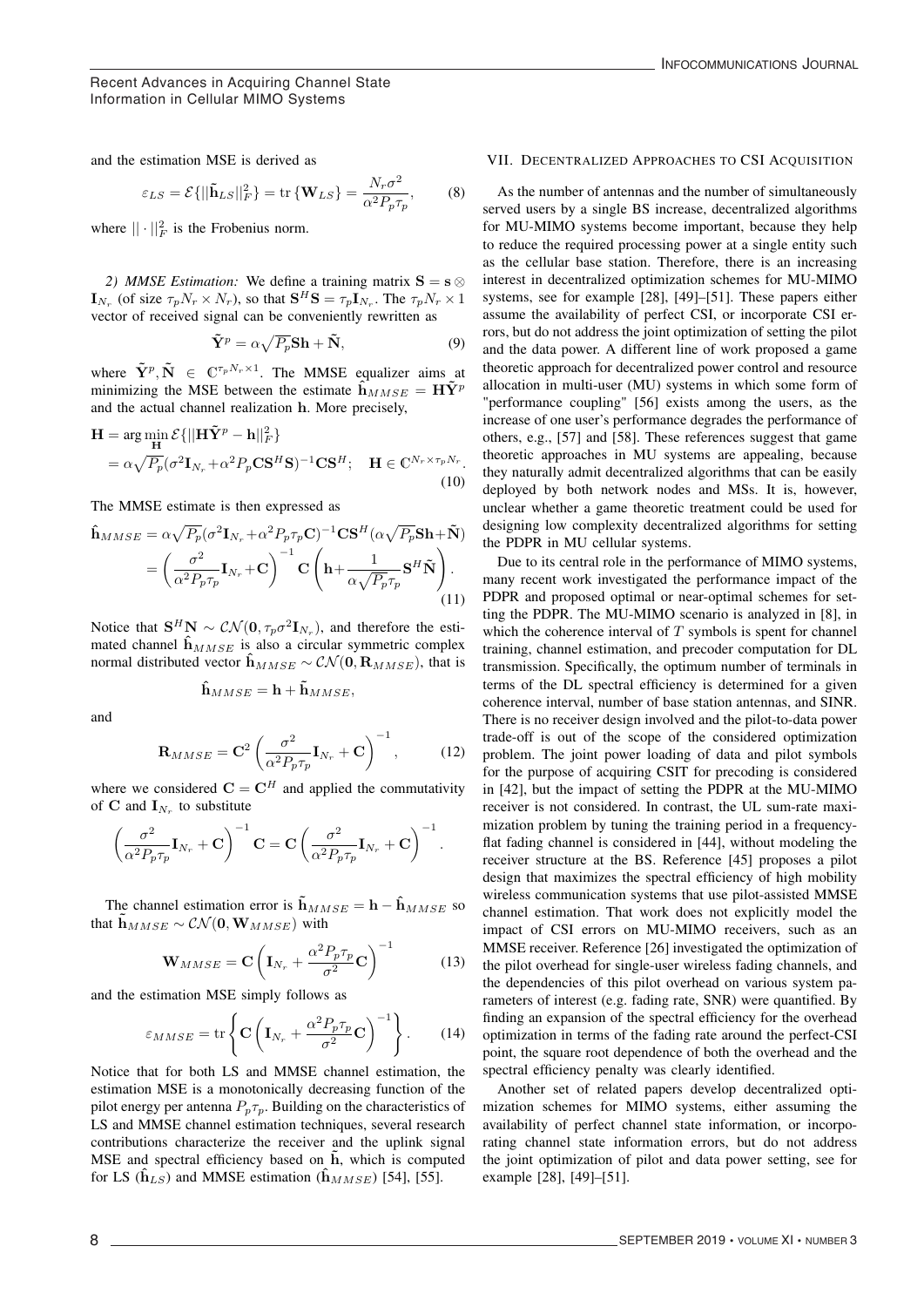Also, a number of recent work proposed a game theoretic approach for power control and resource allocation in MU systems in which performance coupling exists among the users, as the increase of one user's performance degrades the performance of others [56], [59], [57], [58], [60], [61] and [62]. The MU power control problem for the Gaussian frequencyflat relay channel is modelled as a Gaussian interference relay game (GIRG) in [56]. In the GIRG, instead of allocating the power budget across the set of sub-channels, each player aims to decide the optimal power control strategy across a set of hops. For cooperative cognitive radio networks, a coalitional game theoretic approach is proposed in [59]. The coalitional game model captures a cooperative secondary spectrum access scenario, and involves primary and secondary spectrum users such that the secondary users can act as cooperative relays for the primary users. A non-cooperative feedback-rate control game with pricing is considered in [57], as a model of the downlink transmission of a closed-loop wireless network, in which a multi-antenna BS utilizes CSI feedback to properly set linear precoders to communicate with multiple users. Reference [58] proposes a distributed power splitting scheme for simultaneous wireless information and power transfer in relay interference channels, where multiple source-destination pairs communicate through energy harvesting relays. The authors in [60] model power control as a non-cooperative game between transmitter-receiver pairs and show the existence of equilibria using quasi-variational inequality theory. Reference [61] formulates the problem of downlink power control of small cell base stations under a total power constraint as a generalized Nash equilibrium problem and proves the existence of equilibria. The authors in [62] consider a game theoretical formulation of the improper graph multi-coloring problem as a model of resource allocation between transmitter-receiver pairs, prove the existence of equilibria and provide polynomial complexity algorithms for computing equilibria.

A powerful game theoretic framework for the noncooperative maximization of mutual information assuming Gaussian interference channels in MU-MIMO systems is developed in [63]. As it is pointed out by [63], the main difficulty in the MIMO case as compared with SISO systems is that the optimal transmit directions of each MS change with the strategies of the other users, as opposed to the SISO case, where only the power allocation depends on the strategies of the other MSs. However, this framework assumes the availability of perfect CSI and does not address the trade-off between data transmission and channel estimation. In contrast, the work reported in [64] develops a game theoretic approach to maximizing the own information rates subject to transmit power and robust interference constraints allowing for non-perfect CSI availability at the transmitters and receivers specifically in a cognitive radio environment. However, the aspect of tuning the pilot and data power levels subject to a sum power constraint is not considered. For the DL, reference [65] assumes perfect CSIT at the BS and proposes a partially asynchronous distributed algorithm based on a non-cooperative game to find the DL precoders in MU-MIMO systems.

The MIMO scheme proposed in [46] considers the problem of joint pilot and data power control for the MU-MIMO UL. However, the model of [46] uses a receiver that minimizes the

8

MSE of the estimated data symbols only when perfect CSI is available. As it has been shown in our previous work [47], the performance of this *naive* receiver can be significantly improved by regularizing the receiver with respect to the statistics of the CSI estimation errors.

Recognizing the importance of scalable CSI acquisition approaches, in our recent work we propose a game theoretic approach to setting the PDPR in the UL of MU-MIMO systems and proposed decentralized algorithms that can be implemented in practice and converge to a unique Nash equilibrium [66], [67]. The contribution of those papers is a decentralized MU (pilot and data) power allocation algorithm, which we refer to as Best PDPR Algorithm (BPA). The numerical results obtained by testing BPA in a MU-MIMO system employing an increasing number of receive antennas yield several unique insights. Our results showed that BPA performs close to the globally optimal solution, which minimizes the sum of MSEs in MU-MIMO systems, and outperforms the traditional pilot power setting scheme that uses a fixed, predefined PDPR [66].

### VIII. TOWARDS MMWAVE FREQUENCY BANDS

As discussed in this paper, Large-scale MIMO (LS-MIMO) systems involving an order of magnitude greater number of antenna elements than in the early releases of wireless standards are key enablers of next generation cellular systems and providing mobile broadband services [32]. Theoretically, a fully digital LS-MIMO beamforming architecture employing a large number of digital transmit and receiver chains, combined with resource efficient CSI acquisition techniques, near-optimal receiver design and employing decentralized power control schemes can yield near-optimal performance in terms of energy and spectral efficiency [68].

However, deploying LS-MIMO systems in traditional cellular frequency bands is also problematic due to the large physical size of the antenna arrays and related environmental concerns of the general public. Therefore, higher frequency bands, including the millimeter-wave (mmWave) bands have recently emerged as an appealing alternative for the commercial deployment of LS-MIMO systems [69]. Indeed, in mmWave bands, the physical array size can be greatly reduced, and, as an additional advantage, vast amount of unused spectrum can be utilized for attractive and bandwidth-demanding services [70], [71].

Deploying a large number of antennas with the associated fully digital beamforming architecture incurs high cost and increased power consumption, due to the excessive demand for a large number of transceiver chains. Therefore, LS-MIMO systems with hybrid analog and digital beamforming for mmWave deployment have attracted much attention from the research and engineering communities, and a great number of promising hybrid architectures and associated technologies such as training sequence and codebook designs have been proposed and tested in practice [72]–[76]. The results of the marriage of LS-MIMO and hybrid beamforming include significant gains in terms of spectral and energy efficiency, and a cost-efficient technology for accessing large amount of unused spectrum [68], [75], [77].

Specifically, in the framework of mmWave communications, [78]–[80] have studied the effect of hardware impairments on the performance of MIMO systems. The results of [78]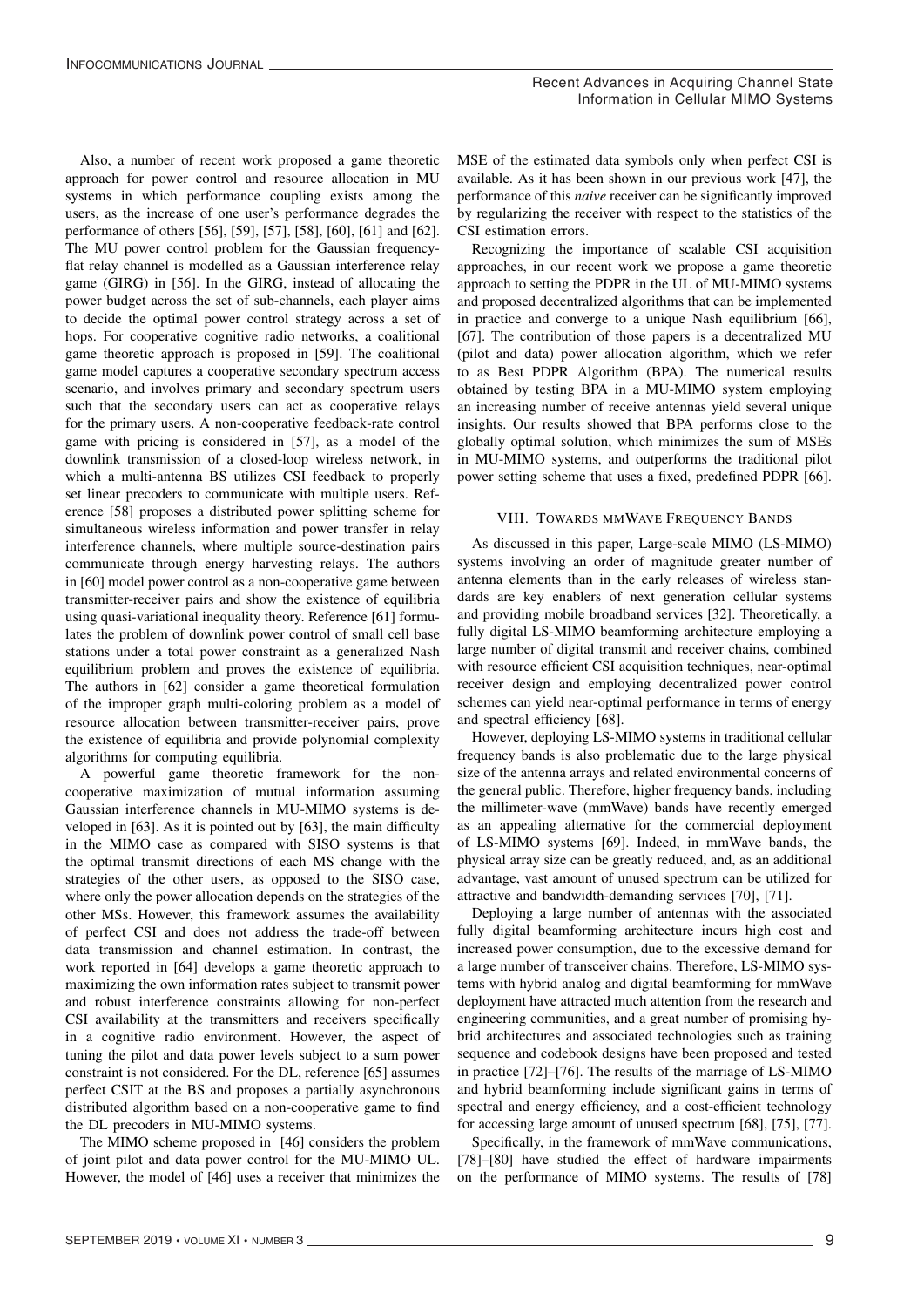show that single-carrier frequency domain equalization is more robust against impairments from nonlinear power amplifiers than OFDM in typical mmWave system configurations. On the other hand, the results reported in [79] show a slight bit error rate performance advantage of OFDM over single-carrier frequency domain equalization under nonlinear RF distortions, and suggest that subcarrier spacing is a crucial parameter in mmWave massive MIMO systems.

#### IX. CONCLUDING REMARKS

In this survey paper, we discussed recent advances in the field of CSI acquisition and managing the inherent the tradeoff between using time, frequency and power resources for CSI acquisition and transmitting data symbols. Managing this tradeoff has a large impact on the achievable spectral efficiency in cellular systems, in which the number of transmit and receive antennas grows large. We made the point that the joint allocation of frequency, time and power resources is subject to constraints that depend on the specific pilot pattern, such as the pattern used by the block or comb type arrangements of pilot (reference) symbols.

Recent research results suggest that with a large number of antennas, exploiting the engineering freedom of tuning *both* the number of pilot symbols and the pilot transmit power levels become increasingly important, especially if the relatively simple LS estimator is used at the base station. Also, the gain of using MMSE estimation (preferably with optimized pilot power allocation) increases over LS estimation. Interestingly, the optimal amount of pilot and data resources is different when using MMSE and LS estimators and the gain in terms of spectral efficiency when optimizing *both* the number of pilot symbols and the transmit power levels increases as the number of antennas increases. In practical systems, decentralized schemes in which mobile stations and base stations participate in finding near optimal resource allocations become important, because decentralized schemes scale well with the number of served users and the number of antennas. A new field of research deals with resource allocation and CSI acquisition in millimeter-wave systems.

# $R$ EFERENCES

- [1] Stefania Sesia, Issam Toufik, and Matthew Baker. *LTE The UMTS Long* Term Evolution: From Theory to Practice. WILEY, 2nd edition, 2011. ISBN-10: 0470660252. Stefania Sesia, Issam To
- $[2]$  D. Gesbert, M. Kountouris, R. W. Heath Jr., C.-B. Chae, and T.  $[2]$  D. Gesbert, M. Kountouris, R. W. Heath Jr., C.-B. Chae, and T. Salzer. Shifting the MIMO paradigm: From single-user to multiuser communications. *IEEE Signal Processing Magazine*, 24(5):36-46, October 2007, [DOI: 10.1109/MSP.2007.904815](http://doi.org/10.1109/MSP.2007.904815). D. Gesbert, M. Kountouris, R. W. Heath Jr., C.-B. Chae, and T.
- [3] T. Marzetta. Noncooperative cellular wireless with unlimited numbers of base station antennas. *IEEE Trans. Wireless Comm.*, 9(11):3590–3600, 2010, DOI: 10.1109/TWC.2010.092810.091092. of pe[rfect and imperfect knowledge of the ch](http://doi.org/10.1109/TWC.2010.092810.091092)annel. *IEEE Trans. on*
- [4] M. Médard. The effect upon channel capacity in wireless communications of perfect and imperfect knowledge of the channel. IEEE Trans. on *Information Theory,* 46(3):933–946, May 2000, [DOI: 10.1109/18.841172](http://doi.org/10.1109/18.841172).
- [5] B. Hassibi and B. M. Hochwald. How much training is needed in multipleantenna wireless links? *IEEE Trans. on Information Theory*, 49(4):951– 963, April 2003, [DOI: 10.1109/TIT.2003.809594](http://doi.org/10.1109/TIT.2003.809594).
- [6] T. Kim and J. G. Andrews. Optimal pilot-to-data power ratio for T. Kim and J. G. Andrews. Optimal pilot-to-data power ratio for<br>MIMOOFDM. In *IEEE Globecom*, pages 1481–1485, St. Louis, MO, USA, Dec. 2005. [DOI: 10.1109/GLOCOM.2005.1577897](http://doi.org/10.1109/GLOCOM.2005.1577897). MIMOOFDM. In *IEEE Globecom*, pages 1481–1485, St. Louis, MO,

9

- [7] T. Kim and J. G. Andrews. Balancing pilot and data power for adaptive MIMO-OFDM systems. In *IEEE Globecom*, San Francisco, CA, USA, Dec 2006. DOI: 10.1109/GLOCOM.2006.47.
- [8] T. Marzetta. How much training is needed for multiuser MIMO? *IEEE* Asilomar Conference on Signals, Systems and Computers (ACSSC), pages 359–363, June 2006, DOI: 10.1109/ACSSC.2006.354768.
- [9] K. Guo, Y. Guo, G. Fodor, and G. Ascheid. Uplink power control with MMSE receiver in multi-cell MU-Massive-MIMO systems. *In Proc. of* **E.** E. Björnsson, S. Larson, S. Larson, S. Larson, S. Larson, S. Larson, S. Larson, S. Larson, S. Larson, S. Larson, S. Larson, S. Larson, S. Larson, S. L *IEEE International Conference on Communications (ICC), pages 5184–* 5190, Jun. 2014, DOI: 10.1109/ICC.2014.6884144.
- [10]  $X. Li, E. Björnsson, E. G. Larsson, S. Zhou, and J. Wang. Massive MIMO$ with multi-cell MMSE processing: Exploiting all pilots for interference suppression. arXiv:*1505.03682v2 [cs.IT]*, May 2015.
- suppression. arxiv.1505.05062*v2* [es.11], May 2015.<br>[11] H. Ahmadi, A. Farhang, N. Marchetti, and A. MacKenzie. A game theoretic approach for pilot contamination avoidance in massive MIMO.<br> $H E E W_{\text{rad}} = G \text{ (magnation)}$ *IEEE Wireless Communications Letters*, 5(1):12–15, February 2016,<br>DOJ:10.1100/LWC 2015 2487261 DOI: 10.1109/LWC.2015.2487261.  $\overline{a}$ . Animadi,  $\overline{a}$ . Famang,  $\overline{a}$ . Iv
- EU. 10.1109/LWC.2015.2487201.<br>[12] Iana Siomina, Anders Furuskär, and Gabor Fodor. A mathematical framework for statistical QoS and capacity studies in OFDM networks. *In Personal, Indoor and Mobile Radio Communications (PIMRC), pages In Personal, Indoor and Mobile Radio Communications (PIMRC), pages* 2772 – 2776, 10 2009, DOI: 10.1109/PIMRC.2009.5450287.  $2777$   $2777$   $2777$   $2777$   $2777$   $2777$   $2777$   $2777$   $2777$   $2777$   $2777$   $2777$   $2777$   $2777$
- $2772 2776$ , to 2009, DOI:10.1109/11NKC.2009.34.0267.<br>[13] B. Widrow, P. E. Mantey, L. J. Griffiths, and B. B. Goode. Adaptive antenna systems. *Proceedings of the IEEE*, 55(12):2143–2159, December arraystems. *Proceedings of the IEEE*, 55(12):2143–2159, December 1967, DOI: 10.1109/PROC.1967.6092. antenna systems. *Procedangs of the IEEE*, 33(12):2143–2133, December<br>1067–DOL 10.1100/DDOC 1067-6002
- 1307, BOI: 10.1109/TROC.1307.0032.<br>[14] S. R. Applebaum. Adaptive arrays. *IEEE Transactions on Antennas and* Propagation, 24(5):585–598, September 1976, *Propaganon*, 2-(3).585-550, September 1570, DOI: 10.1109/TAP.1976.1141417.
- [15] J. Winters. *Space-Time Wireless Systems From Array Processing to MIMO Communications*. Number ISBN:9780511279942. Cambridge University Press, 2006. Interference Communications. Framour Room, Food Horse, Camonage
- [16] J. H. Winters. Optimum combining in digital mobile radio with cochannel interference. *IEEE Journal on Selected Areas in Communications*, 2(4):528–539, April 1984, [DOI: 10.1109/T-VT.1984.24001](http://doi.org/10.1109/T-VT.1984.24001).
- [17] Ádám Knapp and László Pap. General performance analysis of binary *Infocommunications Journal*, 1:1–9, 2014. fading channels with measurement based feedback channel equalization. *Infocommunications Journal*, 1:1–9, 2014.
- [18] Ádám Knapp and László Pap. Statistical based optimization of number of pilot signals in LTE/LTE-A for higher capacity. In *IEEE EUROCON* 2015 <sup>1</sup> International Conference on Computer as a Tool (EUROCON), pages 1–5, Sep. 2015, [DOI: 10.1109/EUROCON.2015.7313768](http://doi.org/10.1109/EUROCON.2015.7313768).
- [19] A. Goldsmith, S. A. Jafar, N. Jindal, and S. Vishwanath. Capacity limits of MIMO channels. *IEEE Journal on Selected Areas of Communications*, 21(5):684–702, June 2003, [DOI: 10.1109/JSAC.2003.810294](http://doi.org/10.1109/JSAC.2003.810294).
- [20] M. K. Ozdemir and H. Arslan. Channel estimation for wireless OFDM systems. *IEEE Communications Surveys and Tutorials*, 9(2):18–48, 2007, [DOI: 10.1109/COMST.2007.382406](http://doi.org/10.1109/COMST.2007.382406).
- [21] S. Coleri, M. Ergen, A. Puri, and A. Bahai. Channel estimation techniques based on pilot arrangement in OFDM systems. IEEE Transactions on *Broadcasting*, 48(3):223-229, September 2002, [DOI: 10.1109/TBC.2002.804034](http://doi.org/10.1109/TBC.2002.804034).
- [22] Y-H Nam, Y. Akimoto, Y. Kim, M i. Lee, K. Bhattad, and A. Ekpenyong. Evolution of reference signals for LTE-advanced systems. *IEEE Communications Magazine*,  $\frac{5}{2}$ :132-138, February 2012, [DOI: 10.1109/MCOM.2012.6146492](http://doi.org/10.1109/MCOM.2012.6146492).
- [23] J. Choi, T. Kim, D. J. Love, and J-Y. Seol. Exploiting the preferred domain of FDD massive MIMO systems with uniform planar arrays. In IEEE International Conference on Communications, pages 3068-3073, London, UK, June 2015. [DOI: 10.1109/ICC.2015.7248530](http://doi.org/10.1109/ICC.2015.7248530).
- [24] F. Rusek, D. Persson, B. K.Lau, E. G. Larsson, T. L. Marzetta, O. Edfors, and F. Tufvesson. Scaling Up MIMO - Opportunities and Challenges with Very Large Arrays. *IEEE Signal Processing Magazine*, 30(1):40 – 60, January 2013, [DOI: 10.1109/MSP.2011.2178495](http://doi.org/10.1109/MSP.2011.2178495).
- [25] B. Gopalakrishnan and N. Jindal. An analysis of pilot contamination on multiuser MIMO cellular systems with many antennas. In *International* Workshop on Signal Processing Advances in Wireless Communications, pages 381–385, San Francisco, June 2011. [DOI: 10.1109/SPAWC.2011.5990435](http://doi.org/10.1109/SPAWC.2011.5990435).
- [26] N. Jindal and A. Lozano. A unified treatment of optimum pilot overhear in multipath fading channels. *IEEE Trans. on Communications*, 58(10):2939-2948, October 2010, [DOI: 10.1109/TCOMM.2010.083110.090696](http://doi.org/10.1109/TCOMM.2010.083110.090696).
- [27] G. Fodor and M. Telek. On the pilot-data power trade off in single input multiple output systems. *European Wireless '14*, Barcelona, Spain(ISBN: 978-3-8007-3621-8), May 2014.
- [28] H. Yin, D. Gesbert, M. Filippou, and Y. Liu. A Coordinated Approach to Channel Estimation in Large-Scale Multiple-Antenna Systems. IEEE *Journal on Selected Areas in Communications*, 31(2):264–273, February 2013, [DOI: 10.1109/JSAC.2013.130214](http://doi.org/10.1109/JSAC.2013.130214).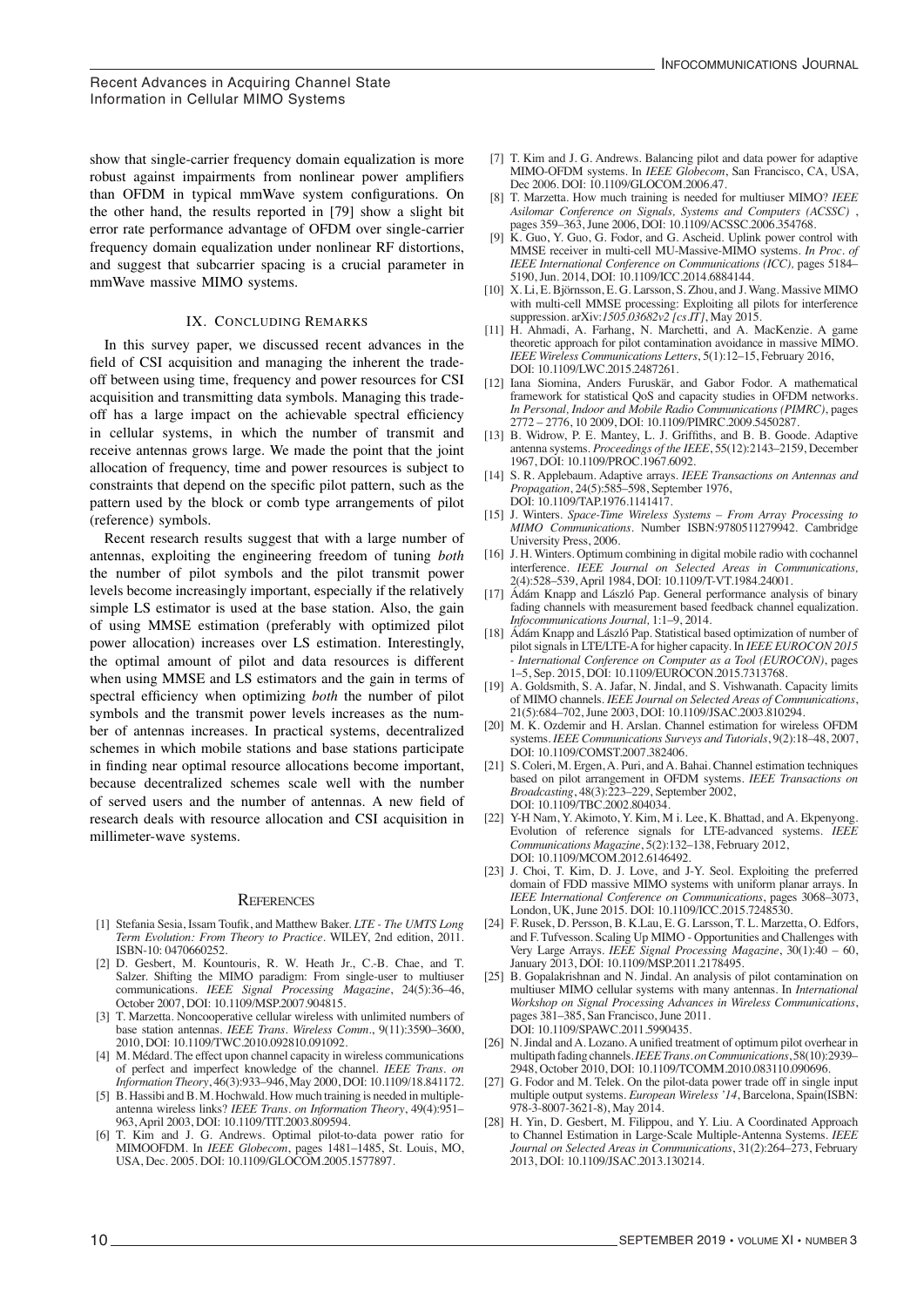#### Recent Advances in Acquiring Channel State Information in Cellular MIMO Systems

- [29] L. Lu, G. Li, A. Swindlehurst, A. Ashikhmin, and R. Zhang. An overview of massive MIMO: Benefits and challenges. *IEEE Journal 9 of Selected Topics in Signal Processing*, 8(5):742–758, October 2014, [DOI: 10.1109/JSTSP.2014.2317671](http://doi.org/10.1109/JSTSP.2014.2317671).
- [30] Nandana Rajatheva, Satoshi Suyama, Wolfgang Zirwas, Lars Thiele, Gabor Fodor, Antti Tölli, Elisabeth Carvalho, and Jesper Hemming Sörensen. *5G Mobile and Wireless Communications Technology*. Cambridge University Press, 2016.
- [31] J. Hoydis, S. T. Brink, and M. Debbah. Massive MIMO: How many antennas do we need? *49th Annual Allerton Conference on Communication, Control and Computing*, pages 545–550, 2011, [DOI: 10.1109/Allerton.2011.6120214](http://doi.org/10.1109/Allerton.2011.6120214).
- [32] E. G. Larsson, O. Edfors, F. Tufvesson, and T. L. Marzetta. Massive MIMO for next generation wireless systems. *IEEE Commun. Mag.*, Feb. 2014, [DOI: 10.1109/MCOM.2014.6736761](http://doi.org/10.1109/MCOM.2014.6736761).
- [33] W. Zirwas, M. B. Amin, and M. Sternad. Coded CSI reference signals for 5G - exploiting sparsity of FDD massive MIMO radio channels. In Proc. *IEEE WSA,* number ISBN:978-3-8007-4177-9, Mar. 2016.
- [34] 3GPP. NR; physical layer procedures for data Rel. 15, TS 38.214. Dec. 2018.
- [35] F. Maschietti, G. Fodor, D. Gesbert, and P. de Kerret. Coordinated beam selection for training overhead reduction in FDD massive MIMO. Proc. *IEEE International Symposium on Wireless Comm. Systems*, ISWCS, Aug. 2019.
- [36] J. Flordelis, F. Rusek, F. Tufvesson, E. G. Larsson, and O. Edfors. Massive MIMO performance – TDD vs FDD: What do measurements say? *IEEE Trans. Wireless Commun.*, Apr. 2018, [DOI: 10.1109/TWC.2018.2790912](http://doi.org/10.1109/TWC.2018.2790912).
- [37] F. Maschietti, D. Gesbert, P. de Kerret, and H. Wymeersch. Robust location-aided beam alignment in millimeter wave massive MIMO. *Proc. IEEE GLOBECOM*, Dec. 2017, [DOI: 10.1109/GLOCOM.2017.8254901](http://doi.org/10.1109/GLOCOM.2017.8254901).
- [38] N. N. Moghadam, H. Shokri-Ghadikolaei, G. Fodor, M. Bengtsson, and C. Fischione. Pilot precoding and combining in multiuser MIMO networks. *IEEE J. Sel. Areas Commun*., Jul. 2017, [DOI: 10.1109/JSAC.2017.2699398](http://doi.org/10.1109/JSAC.2017.2699398).
- [39] P. Mursia, I. Atzeni, D. Gesbert, and L. Cottatellucci. Covariance shaping for massive MIMO systems. In *Proc. IEEE GLOBECOM*, Dec. 2018, [DOI: 10.1109/GLOCOM.2018.8647861](http://doi.org/10.1109/GLOCOM.2018.8647861).
- [40] J. Jose, A. Ashikhmin, T. Marzetta, and S. Vishwanath. Pilot contamination and precoding in multi-cell TDD systems. *IEEE Transactions on Wireless Communications*, 10(8):2640–2651, August 2011, [DOI: 10.1109/TWC.2011.060711.101155](http://doi.org/10.1109/TWC.2011.060711.101155).
- [41] M. Kurras, L. Thiele, and G. Caire. Interference mitigation and multiuser multiplexing with beam-steering antennas. In *19th International ITG Workshop on Smart Antennas*, number ISBN:978-3-8007-3662-1, pages 1–5, Ilmenau, Germany, March 2015.
- [42] C. P. Sukumar and R. MerR. Merched. Eltawil. Joint power loading of data and pilots in OFDM using imperfect channel state information at the transmitter. In *IEEE Global Communications Conference*, pages 1–5, Nov. 2008, [DOI: 10.1109/GLOCOM.2008.ECP.872](http://doi.org/10.1109/GLOCOM.2008.ECP.872).
- [43] K. Min, M. Jung, T. Kim, Y. Kim, J. Lee, and S. Choi. Pilot power ratio for uplink sum-rate maximization in zero-forcing based MUMIMO systems with large number of antennas. In *IEEE Vehicular Technology Conference (VTC-Fall)*, pages 1–5, 2-5 September 2013, [DOI: 10.1109/VTCFall.2013.6692364](http://doi.org/10.1109/VTCFall.2013.6692364).
- [44] Kien T. Truong, A. Lozano, and R. W. Heath Jr. Optimal training in continuous block-fading massive MIMO systems. *20th European Wireless*, Barcelona, Spain, May 2014.
- [45] N. Sun and J. Wu. Maximizing spectral efficiency for high mobility systems with imperfect channel state information. *IEEE Trans. Wireless Communication*, 13(3):1462–1470, March 2014, [DOI: 10.1109/TWC.2014.012314.130772](http://doi.org/10.1109/TWC.2014.012314.130772).
- [46] K. Guo, Y. Guo, and G. Ascheid. Energy-efficient uplink power allocation in multi-cell MU-Massive-MIMO systems. In *Proc. of European Wireless,* number ISBN:978-3-8007-3976-9, pages 1–5, Budapest, Hungary, May 2015.
- [47] G. Fodor, P. Di Marco, and M. Telek. On the impact of antenna correlation and CSI errors on the pilot-to-data power ratio. *IEEE Transactions on Communications*, 64(6):2622 – 2633, April 2016, [DOI: 10.1109/TCOMM.2016.2549536](http://doi.org/10.1109/TCOMM.2016.2549536).
- [48] M. Sajadieh, A. Esswie, A. Fouda, H. Shirani-Mehr, and D. Chatterjee. Progressive channel state information for advanced multi-user mimo in next generation cellular systems. In 2016 *IEEE Wireless Communications and Networking Conference,* pages 1–6, April 2016, [DOI: 10.1109/WCNC.2016.7564830](http://doi.org/10.1109/WCNC.2016.7564830).
- [49] M. Ding and S. D. Blostein. Relation between joint optimizations for multiuser MIMO uplink and downlink with imperfect CSI. In *IEEE International Conference on Acoustics, Speech and Signal Processing (ICASSP)*, pages 3149 – 3152, Las vegas, NV, USA, March 31-April 4 2008. [DOI: 10.1109/ICASSP.2008.4518318](http://doi.org/10.1109/ICASSP.2008.4518318).
- [50] J. Kron, D. Persson, M. Skoglund, and E. G. Larsson. Closed-form Sum-MSE minimization for the two-user gaussian MIMO broadcast channel. *IEEE Communications Letters,* 15(9):950–952, Sep. 2011, [DOI: 10.1109/LCOMM.2011.070711.110571](http://doi.org/10.1109/LCOMM.2011.070711.110571).
- [51] J. Wang, M. Bengtsson, B. Ottersten, and D. Palomar. Robust MIMO precoding for several classes of channel uncertainty. *IEEE Trans. Signal Processing*, 61(12):3056–3070, April 2013,
- [DOI: 10.1109/TSP.2013.2258016](http://doi.org/10.1109/TSP.2013.2258016).<br>[52] B. Furht and S. A. Ahson. *Long* [52] B. Furht and S. A. Ahson. *Long Term Evolution: 3GPP LTE Radio and Cellular Technology. Auerbach Publications*, ISBN-10: 1420072102, April 2009.
- X. Hou, Z. Zhang, and H. Kayama. DMRS Design and Channel Estimation for LTE-Advanced MIMO Uplink. *70th IEEE Vehicular Technology Conference (Fall)*, pages 1–5, 2009, [DOI: 10.1109/VETECF.2009.5378829](http://doi.org/10.1109/VETECF.2009.5378829).
- [54] G. Fodor, P. Di Marco, and M. Telek. Performance analysis of block and comb type channel estimation for massive MIMO systems. In *First International Conference on 5G for Ubiquitous Connectivity (5GU),*  pages 62–69, Nov. 2014, [DOI: 10.4108/icst.5gu.2014.258076](http://doi.org/10.4108/icst.5gu.2014.258076).
- [55] G. Fodor, P. D. Marco, and M. Telek. On the impact of antenna correlation on the pilot-data balance in multiple antenna systems. In *IEEE International Conference on Communications (ICC)*, pages 2590–2596, London, UK, Jun. 2015. [DOI: 10.1109/ICC.2015.7248715](http://doi.org/10.1109/ICC.2015.7248715).
- [56] Y. Shi, J. Wang, K. B. Letaief, and R. K. Mallik. A game-theoretic approach for distributed power control in interference relay channels. *IEEE Trans. On Wireless Communications*, 8(6):3151–3161, 2009, [DOI: 10.1109/TWC.2009.080831](http://doi.org/10.1109/TWC.2009.080831).
- [57] L. Song, Z. Han, Z. Zhang, and B. Jiao. Non-cooperative feedback-rate control game for channel state information in wireless networks. *IEEE Journal on Selected Areas in Communications,* 30(1):188–197, 2012, [DOI: 10.1109/JSAC.2012.120117](http://doi.org/10.1109/JSAC.2012.120117).
- [58] H. Chen, Y. Li, Y. Jiang, Y. Ma, and B. Vucetic. Distributed power splitting for SWIPT in relay interference channels using game theory. *IEEE Transactions On Wireless Communications*, 14(1):410–420, 2015, [DOI: 10.1109/TWC.2014.2349892](http://doi.org/10.1109/TWC.2014.2349892).
- [59] D. Li, Y. Xu, X. Wang, and M. Guizani. Coalitional game theoretic approach for secondary spectrum access in cooperative cognitive radio networks. *IEEE Trans. On Wireless Communications*, 10(3):844–855, 2011, [DOI: 10.1109/TWC.2011.011111.100216](http://doi.org/10.1109/TWC.2011.011111.100216)
- I. Stupia, L. Sanguinetti, G. Bacci, and L. Vandendorpe. Power control in networks with heterogeneous users: A quasi-variational inequality approach. *IEEE Trans. Signal Process.*, 63(21):5691–5705, Nov. 2015, [DOI: 10.1109/TSP.2015.2452231](http://doi.org/10.1109/TSP.2015.2452231).
- [61] J. Wang, W. Guan, Y. Huang, R. Schober, and X. You. Distributed optimization of hierarchical small cell networks: A GNEP framework. *IEEE J. Sel. Areas Commun*., 35(2):249–264, Feb. 2017,
- [DOI: 10.1109/JSAC.2017.2658999](http://doi.org/10.1109/JSAC.2017.2658999).<br>
[62] V. Pacifici and G. Dán. Convergence V. Pacifici and G. Dán. Convergence in player-specific graphical resource allocation games. *IEEE J. Sel. Areas Commun.*, 30(11):2190–2199, Dec. 2012, [DOI: 10.1109/JSAC.2012.121211.](http://doi.org/10.1109/JSAC.2012.121211)
- [63] G. Scutari, D. P. Palomar, and S. Barbarossa. Competitive design of multiuser MIMO systems based on game theory: A unified view. *IEEE Journal on Selected Areas in Communications*, 26(7):1089–1103, Aug. 2008, [DOI: 10.1109/JSAC.2008.080907](http://doi.org/10.1109/JSAC.2008.080907).
- [64] J. Wang, G. Scutari, and D. P. Palomar. Robust MIMO cognitive radio via game theory. *IEEE Trans. on Signal Processing*, 59(3):1183–1201, March 2011, [DOI: 10.1109/TSP.2010.2092773](http://doi.org/10.1109/TSP.2010.2092773).
- [65] B. Fallah, B. X. Huang, and L. Tu. Distributed asynchronous game theoretic solutions for precoding strategies in multiuser MIMO systems. *International Journal of Distributed and Parallel Systems (IJDPS)*, 3(4):133–143, July 2012, [DOI: 10.5121/ijdps.2012.3414](http://doi.org/10.5121/ijdps.2012.3414).
- [66] P. Zhao, G. Fodor, G. Dan, and M. Telek. A game theoretic approach to setting the pilot-to-data power ratio in MU-MIMO systems. *IEEE Transactions on Communications,* 19(9):1604 – 1607, September 2017, [DOI: 10.1109/TCOMM.2017.2778094](http://doi.org/10.1109/TCOMM.2017.2778094).
- [67] P. Zhao, G. Fodor, G. Dan, and M. Telek. A game theoretic approach to uplink pilot and data power control in multi-cell MU-MIMO systems. *IEEE Transactions on Vehicular Technology*, 19(9):1604 – 1607, June 2019, [DOI: 10.1109/TVT.2019.2927127](http://doi.org/10.1109/TVT.2019.2927127).
- [68] S. Han, C. l. I, Z. Xu, and C. Rowell. Large-scale antenna systems with hybrid analog and digital beamforming for millimeter wave 5G. *IEEE Commun. Mag.*, 53(1):186–194, Jan. 2015, [DOI: 10.1109/MCOM.2015.7010533](http://doi.org/10.1109/MCOM.2015.7010533).
- [69] S. Rangan, T. S. Rappaport, and E. Erkip. Millimeter-wave cellular wireless networks: Potentials and challenges. *Proc. IEEE*, 102(3):366– 385, Mar. 2014, [DOI: 10.1109/JPROC.2014.2299397](http://doi.org/10.1109/JPROC.2014.2299397).
- [70] Z. Pi and F. Khan. An introduction to millimeter-wave mobile broadband systems. *IEEE Communications Magazine*, 49(6):101–107, 2011, [DOI: 10.1109/MCOM.2011.5783993.10](http://doi.org/10.1109/MCOM.2011.5783993.10)